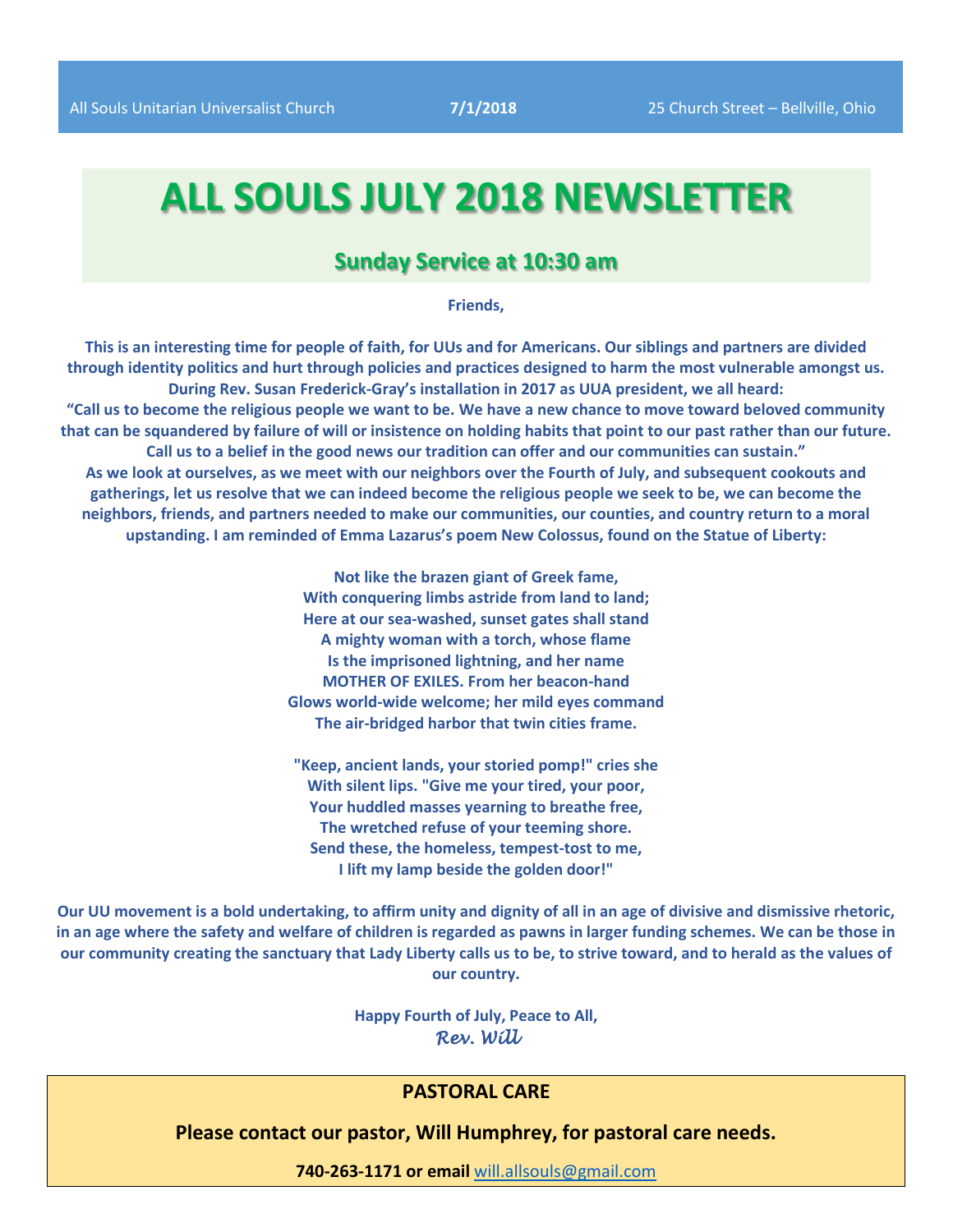# *MESSAGES FROM THE BOARD*

#### **…from Joanne Gillum - Treasurer**

| <b>MAY TREASURER'S REPORT</b>        | <b>Average Attendance: 58</b> |             |  |  |
|--------------------------------------|-------------------------------|-------------|--|--|
|                                      | <b>MAY</b>                    | $Y-T-D$     |  |  |
| <b>INCOME</b>                        |                               |             |  |  |
| <b>Pledges</b>                       | 2,382.00                      | 29,823.00   |  |  |
| Pledges paid in prior year           | 0.00                          | $-1,020.00$ |  |  |
| 2018-2019 Pledges                    | 250.00                        | 250.00      |  |  |
| <b>Offerings</b>                     | 729.00                        | 5,560.11    |  |  |
| <b>Kenya Coin Collection</b>         | 117.88                        | 1,143.19    |  |  |
| <b>Rummage Sale</b>                  | 0.00                          | 0.00        |  |  |
| <b>Recycle</b>                       | 56.14                         | 118.20      |  |  |
| <b>Maintenance Fund</b>              | 150.00                        | $-204.26$   |  |  |
| <b>Sanctuary Renovation Fund</b>     | 0.00                          | $-1,761.92$ |  |  |
| <b>Solar Panel Fund</b>              | 80.00                         | 707.56      |  |  |
| <b>Rental Income</b>                 | 0.00                          | 150.00      |  |  |
| <b>Minister's Discretionary Fund</b> | 0.00                          | 100.00      |  |  |
| <b>Convocation Account</b>           | 558.83                        | 617.66      |  |  |
| <b>Glenn Myers Memorial Fund</b>     | $-381.00$                     | 635.00      |  |  |
| <b>Other</b>                         | $-199.91$                     | 444.13      |  |  |
| <b>TOTAL</b>                         | 3,742.94                      | 36,562.67   |  |  |
| <b>EXPENSES</b>                      | 4,114.94                      | 35,053.68   |  |  |
| <b>DIFFERENCE</b>                    | $-372.00$                     | 1,508.99    |  |  |

**\*A monthly income of \$3,378.33 is required in order to meet the budget of \$40,540.00.**

**\*\*Expenses other than "usual": Fair booth \$200.00; UUA dues \$500.00; Flowers (outside) \$181.04; Piano tuning \$105; Insurance \$489.50**

# **MAY PLEDGE REPORT**

| <b>Total Pledges</b>   | 27         |           |
|------------------------|------------|-----------|
| <b>Total Units</b>     | 34         |           |
|                        | <b>MAY</b> | $Y-T-D$   |
| <b>Amount Pledged</b>  | 2,361.00   | 29,645.00 |
| <b>Amount Received</b> | 2,382.00   | 29,823.00 |
| <b>VARIANCE</b>        | $+21.00$   | $+178.00$ |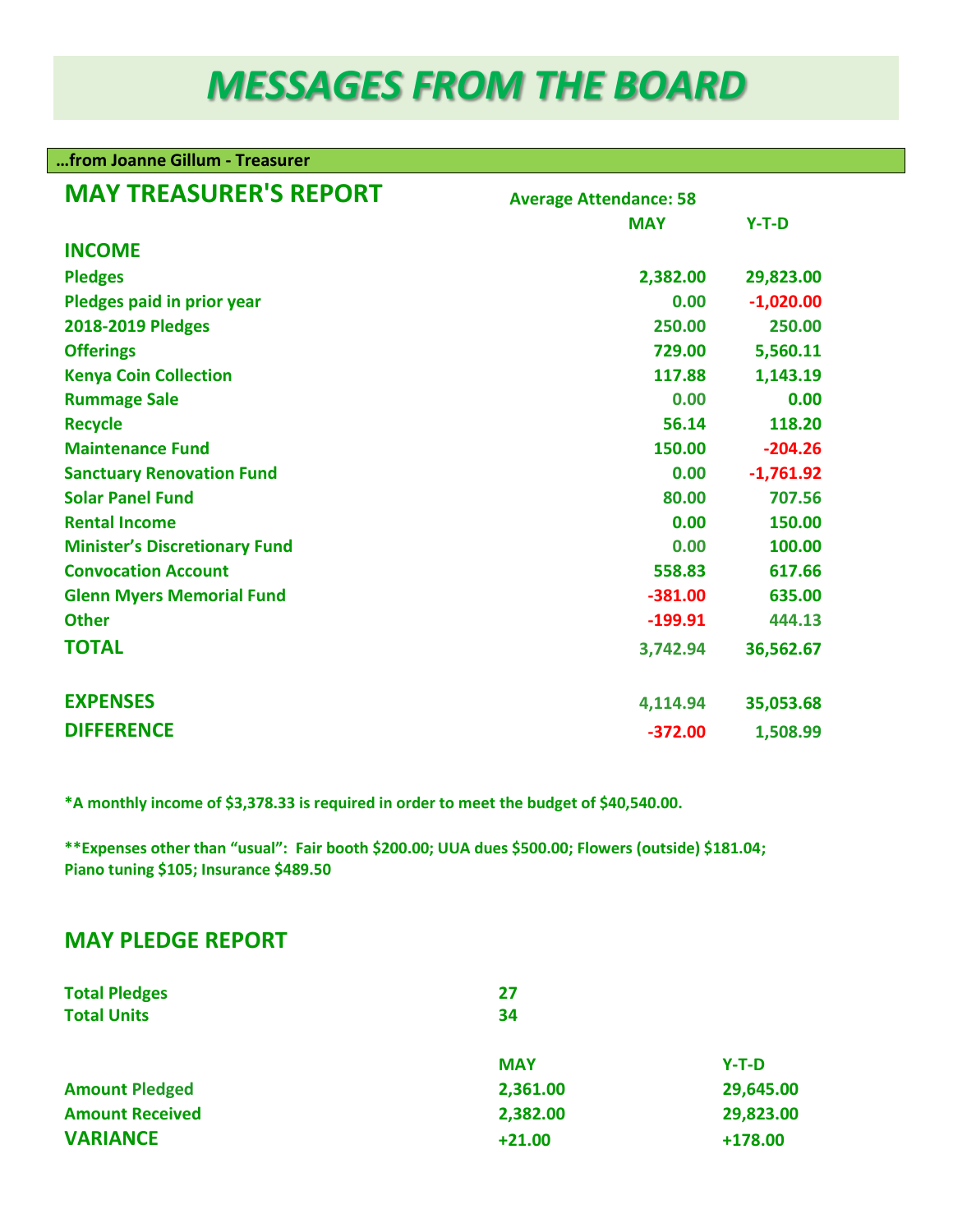### **...from Brian Moore – Pulpit & Worship Trustee**

## **GREETINGS FROM THE PULPIT CHAIR**

## **FREEDOM OF RELIGIOUS EXPRESSION**

 Freedom of religion is a principle that supports the freedom of an individual or community, in public or private, to manifest religion or belief in teaching, practice, worship, and observance without government influence or intervention. It also includes the freedom

to change one's religion or belief. Unitarian Universalists believe in the freedom of religious expressions. All individuals should be encouraged to develop their own personal theologies, and to present openly their religious opinions without fear of censure or reprisal.

## **JULY PULPIT SCHEDULE**

### **Sunday, July 1**

**Speaker**: Jeff Wright, President – Matthew 25 Outreach Center

**Title**: You Can Make a Difference

**Topic**: Have you ever wondered if you can make a difference? The problems of the world are so vast, how can you possibly hope to solve them? Hunger is all around us - with needs that are so great and tasks that seem overwhelming, where do you begin?

**Leader**: Brian Moore **Music**: Trio **\*Tao Bridge @ Old Bag of Nails 6-8 pm**

**Wednesday, July 4 –** Happy Independence Day!

## **Sunday, July 8**

**Speaker**: Dr. Walter Kania

**Title**: "Spooky Action at a Distance"

**Topic**: So what is "Spooky Action At A Distance?" You would have to ask Dr. Albert Einstein who coined the phrase when he described the emergence of findings in Quantum Physics. He was referring to happenings or events that were "nonlocal." These happenings and events were within time and space and yet they were also beyond time and space. One of these happenings or events is the incursion into science and scientific study of a spiritual phenomenon that science doesn't want to touch. We call an invisible force that affects the tides of the ocean and the menstrual cycles of women by the name "gravity." We also appear to have another invisible force that Einstein calls "Spooky Action at A Distance." That Spooky Action of which we

will speak has been clearly researched and demonstrated to affect life, growth, and healing. This invisible "Spooky Action" in spiritual circles is called "Prayer." You will be surprised and perhaps even amazed at the impact of this invisible energy (Power of the Mind) called "Spooky Action at A Distance." We possess unimaginable power!

**Leader**: Fonda Kendrick **Music**: Shelley Mauk

### **Sunday, July 15**

**Speaker**: Nicholas Copley **Title**/**Topic**: Empowerment Through Stewardship and Dominion: A Forager's Journey **Leader**: Bambi Gordon **Music**: Trio

## **Sunday, July 22**

**Speaker**: Mark Jordan

**Title:** Untangling Merlin's Beard: The Historical and Spiritual Roots of the World's Most Famous Wizard **Topic**: In the year 573, a ferocious battle took place on what is now the borderline between England and Scotland. In this battle, a wealthy king named Gwenddoleu was slain, and his bard and spiritual advisor, Lailoken, had a mental breakdown and fled into the northern forest. Little could anyone have guessed that this would set into motion a life that would ultimately grow into the legend of Merlin, the archetypal wizard, echoed in such fictional characters as Gandalf (from J.R.R. Tolkien's "The Hobbit" and "Lord of the Rings" books), Obi-Wan Kenobi (from George Lucas' "Star Wars" films), and Albus Dumbledore (from J.K. Rowling's "Harry Potter" books).

Mark Sebastian Jordan will peel away the layers of legend to reveal the true story of a druid on the run from an uncompromising new religion that was determined to replace him and his faith—something that in over 1500 years, they have still been unable to do.

**Leader**: Brian Moore **Music**: Shelley Mauk

## **Sunday, July 29**

**Speaker:** Reverend Elaine Strawn **Title:** Covenants and Conflicts

**Topic:** In an age of "fake news" and culture wars, how

do we build and maintain the soul of our community? **Leader:** Joan Richmond **Music:** Trio

**\*Kenya Coin Collection and Potluck\***

Peace, Love and Namaste to All Souls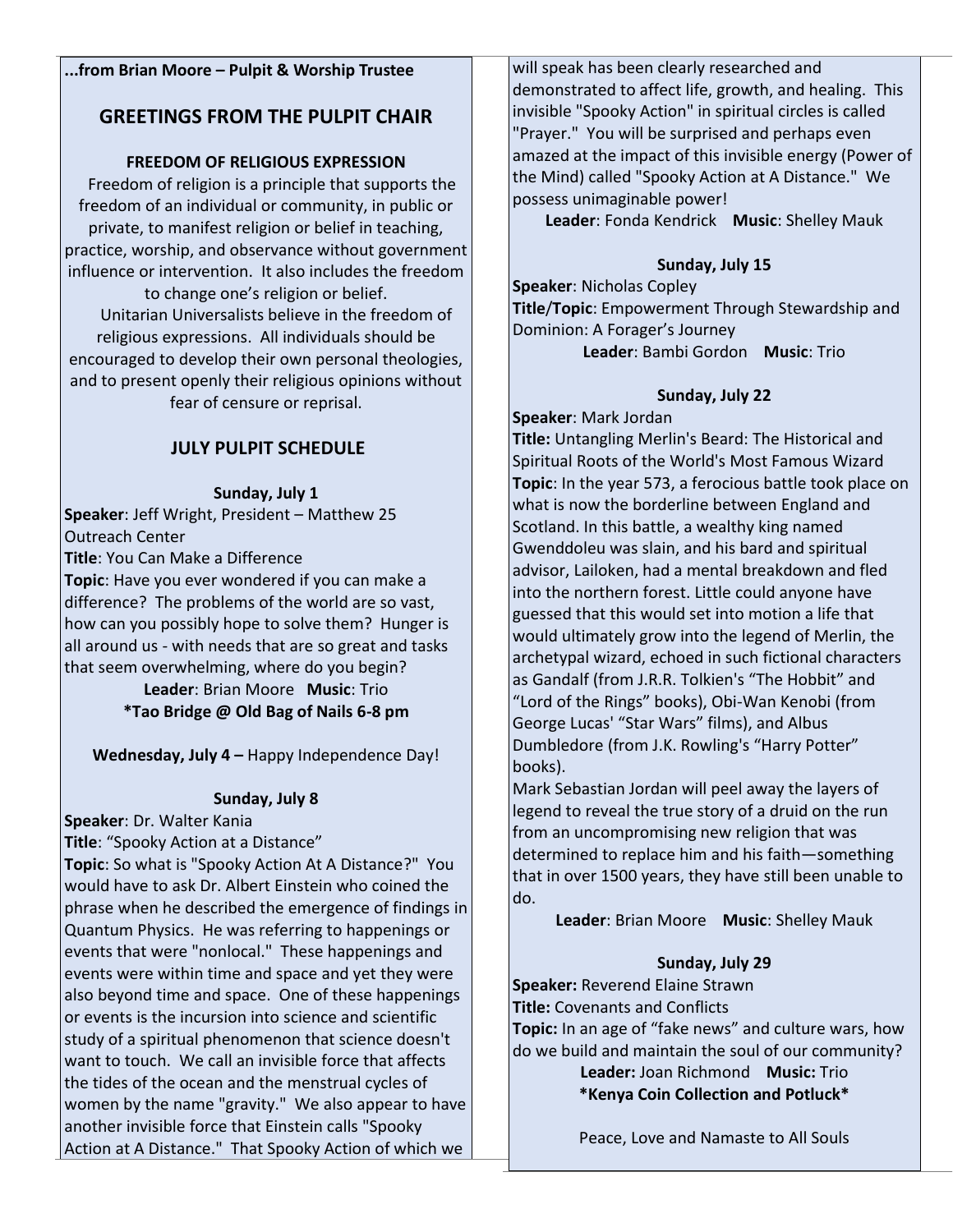# **…from Art O'Leary – Finance Trustee**

Greetings to the All Souls family,

Nothing really to tell you that wasn't said at the Annual Congregational meeting. We will have year-end numbers and totals on pledging next time.

Peace,

*Art*

# **…from Chuck Rhodes – Maintenance Trustee**

Thanks to L D Ball for coordinating the spring work day and those who participated. Also, a big THANKS to Ed Fox for mowing the church yard and to Carla Miller for planting the beautiful flowers at the church and by the entrance of the opera house.

The acoustical panels for the Fellowship Hall have been assembled and are being installed by L.D. Ball, Faith Christian, Jay Gilbert, Morley Smith and Chuck Rhodes. There are three panels on the west wall, one panel on the north wall, and eight panels on the ceiling. It is hoped that these panels will reduce the noise level in the Fellowship Hall.

Please let me know if you would like to be on the maintenance committee that develops, organizes and implements maintenance projects and services.

**…from Tim Hicks – Board Secretary**

All Souls is now seeking an Administrative Coordinator. Please see the job description at the end of this newsletter.

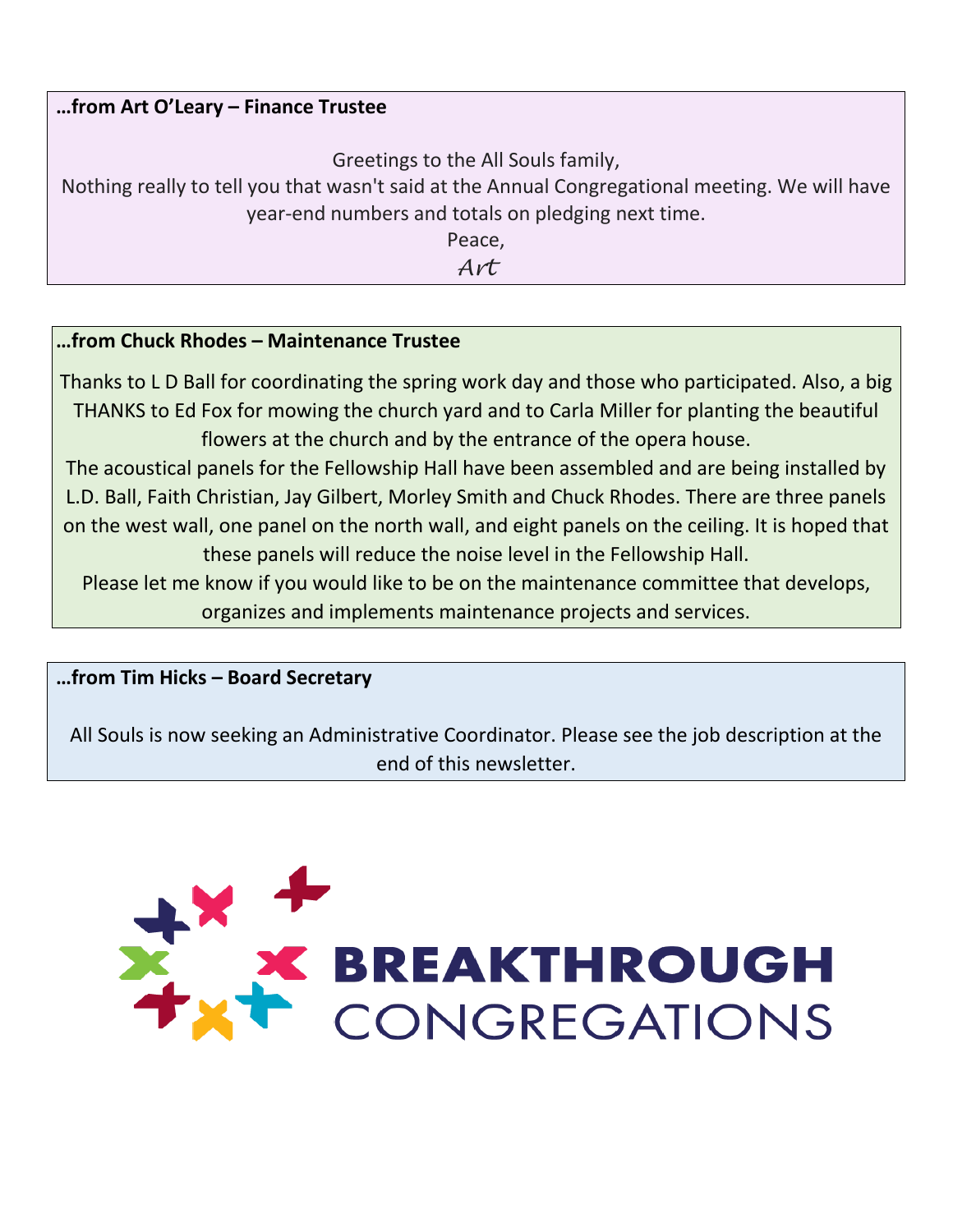# July Birthdays

Tim Hicks- 1, Chuck Rhodes- 5, Judy Shaffer- 5, Jacqueline Moore- 6, Kaiden Waltz- 17, Charity Johnson- 18, Susan Mizer- 21, Fonda Kendrick- 22, Paxton So- 23

Happy Birthday to You!

# JULY 2018

| <b>SUNDAY</b>                                                                                                                                  | <b>MONDAY</b>                                                                          | <b>TUESDAY</b> | <b>WEDNESDAY</b>                                                      | THURSDAY FRIDAY |    | <b>SATURDAY</b>                                     |
|------------------------------------------------------------------------------------------------------------------------------------------------|----------------------------------------------------------------------------------------|----------------|-----------------------------------------------------------------------|-----------------|----|-----------------------------------------------------|
| 1<br>9a: Adult RE:<br>Between the World<br>and Me 10:30a: Jeff<br>Wright                                                                       | $\overline{2}$                                                                         | 3              | 4<br><b>Happy Independence</b><br>Day!                                | 5               | 6  | 7                                                   |
| 8<br>9a: Adult RE: Between<br>the World and Me<br>10:30a: Dr. Walter<br>Kania                                                                  | 9                                                                                      | 10             | 11                                                                    | 12              | 13 | 14                                                  |
| 15<br>9a: Board Meeting<br>10:30a: Nicholas<br>Copley                                                                                          | 16                                                                                     | 17             | 18                                                                    | 19              | 20 | 21                                                  |
| 22<br>9a: Adult RE: Between<br>the World and Me<br>10:30a: Mark Jordan                                                                         | 23<br>7p: Living Lotus<br>Zen Sangha<br>Sitting and<br>Meditation @<br>Mind Body Align | 24             | 25<br>10a: Questions for<br>Your Answers @ Bob<br>Evans on Hanley Rd. | 26              | 27 | 28                                                  |
| 29<br>9a: Adult RE: Between<br>the World and Me<br>10:30a: Rev. Elaine<br>Strawn<br>*Kenya Coin<br><b>Collection, Potluck,</b><br>& Bike Ride* | 30                                                                                     | 31             | 1<br>5:30p: Vegan Potluck                                             | $\overline{2}$  | 3  | $\overline{4}$<br><b>Gay Pride</b><br><b>Parade</b> |

#### **ALL SOULS BOARD OFFICERS**

L.D. Ball – President Jay Gilbert – Vice-President Joanne Gillum – Treasurer Tim Hicks – Secretary **TRUSTEES**

Art O'Leary – Finance Chuck Rhodes – Building & Maintenance<br>Hayley Young – Social Action Brian Moore – Pulpit & Worship Brian Moore – Pulpit & Worship Karen Gotter – Religious Education Margaret Lin – Fellowship Melanie Seaman– Media, Advancement & Growth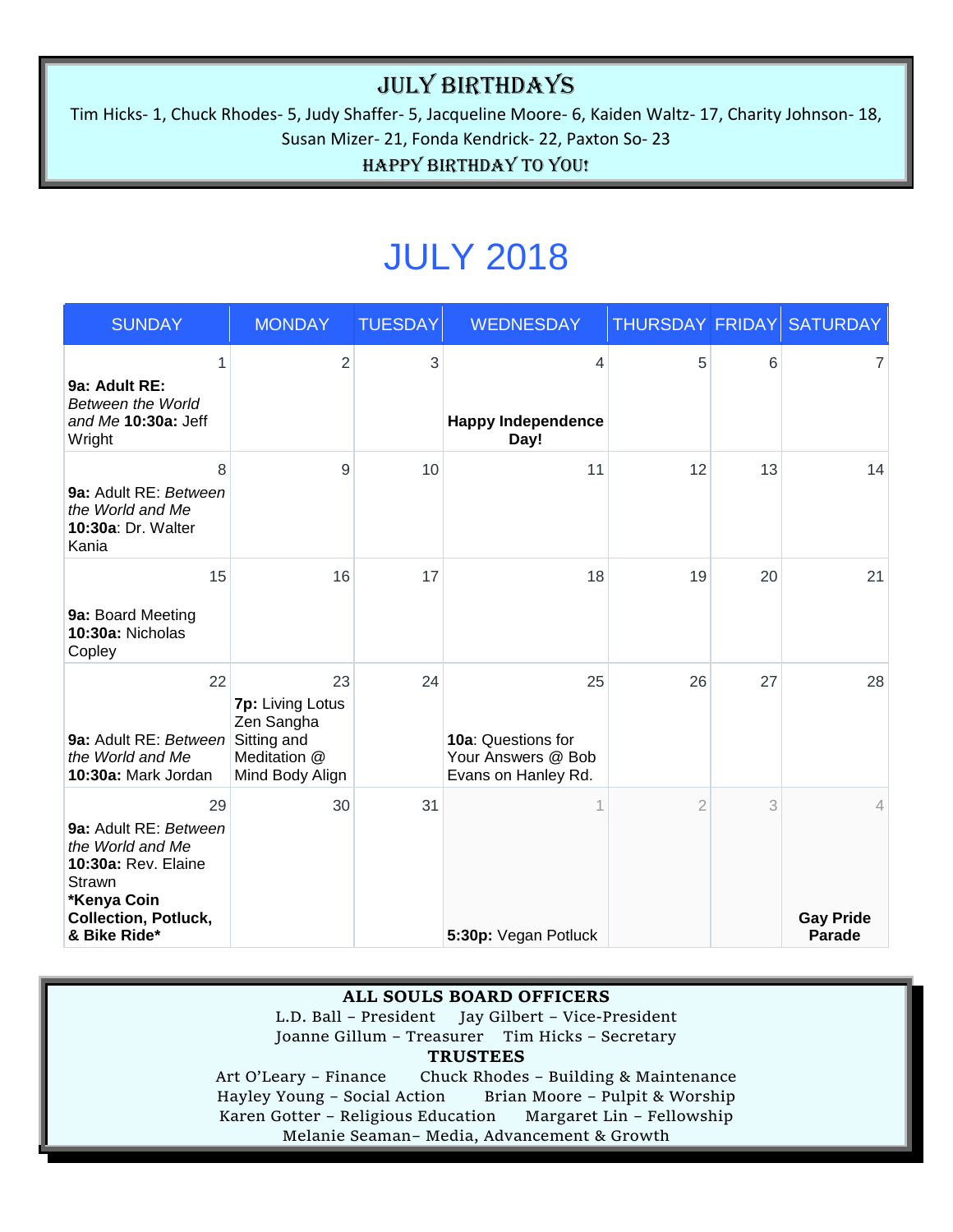

# **Guest Teacher: Brad Warner Saturday, July 7**





# **1pm-2pm Public Talk & Book Signing @ Main Street Books**, 104 N. Main St. Mansfield, Ohio 44903

*FREE to All* (Donations welcome) Brad will be sharing a public talk open to all community members, with a book signing to follow. Copies of Brad's books will be available.

## **3pm-5pm, Guest Teacher Workshop @ Mind Body Align,** 20 N. Mulberry St., Mansfield, Ohio 44903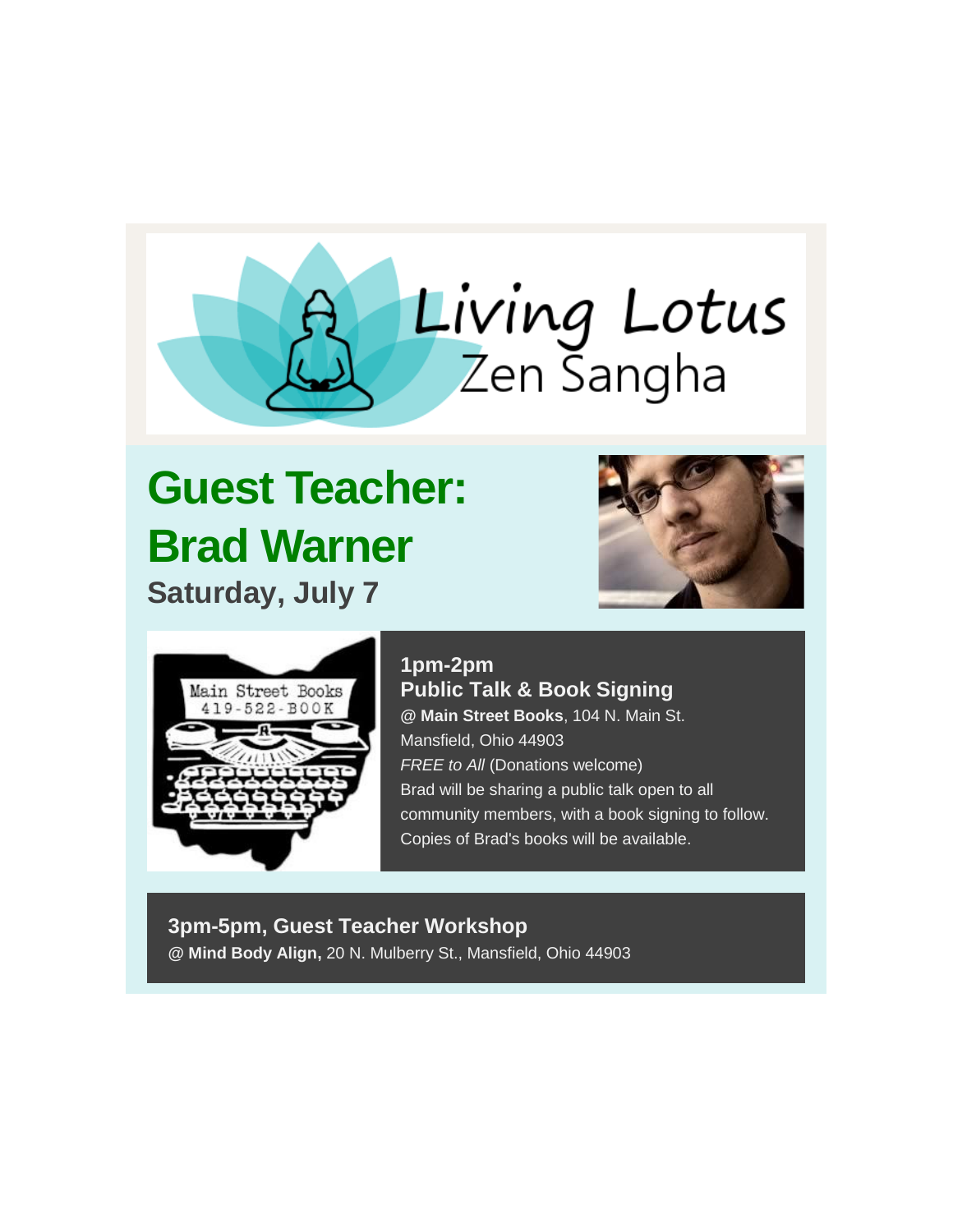

## **Suggested Dana: \$15**

*To cover the teacher's travel expenses & MBA for weekend use of space (Collected at Check-In - Or whatever you can spare if this is a hardship - noone turned away)*

# **About Brad**

Brad Warner is an ordained Zen teacher & founder of Dogen Sangha Los Angeles & the Angel City Zen Center. He studied Zen in Japan with iconoclastic Zen Master Gudo Nishijima, who made Brad his successor as a teacher of Zen.

Brad is the author of the books It Came From Beyond Zen (2017), There is No God and He is Always With You (2013), Don't Be a Jerk (2013), Sex Sin and Zen (2010), Zen Wrapped in Karma Dipped in Chocolate (2009), Sit Down and Shut Up (2007) and Hardcore Zen (2004). He's also a writer for the Suicide Girls website, bass player for the hardcore punk rock group 0DFx (aka Zero Defex). He has also published work in the Buddhist magazines Shambhala Sun, Buddhadharma, and Tricycle as well as rock magazines such as Alternative Press, Maximum Rocknroll and Razorcake.

## **SCHEDULE**

*2:30p Building Open - Check-in* **3p Guest Teacher Workshop-Welcome, orientation, opening remarks**

3:10 Zazen (Sitting Meditation) *3:40* Dharma talk: Beginners Mind & Evolution of Zen Practice 4p-5p Q-A/discussion

# **Cushions/ Chairs**

Loaner meditation cushions (Zafus & zabutons) & chairs will be available in the zendo. One loaner sitting bench is also available as well.

# **Partial Attendance**

Out of respect to our Guest Teacher, we would ask 3p-5p Workshop attendees to commit to the full Workshop if possible.